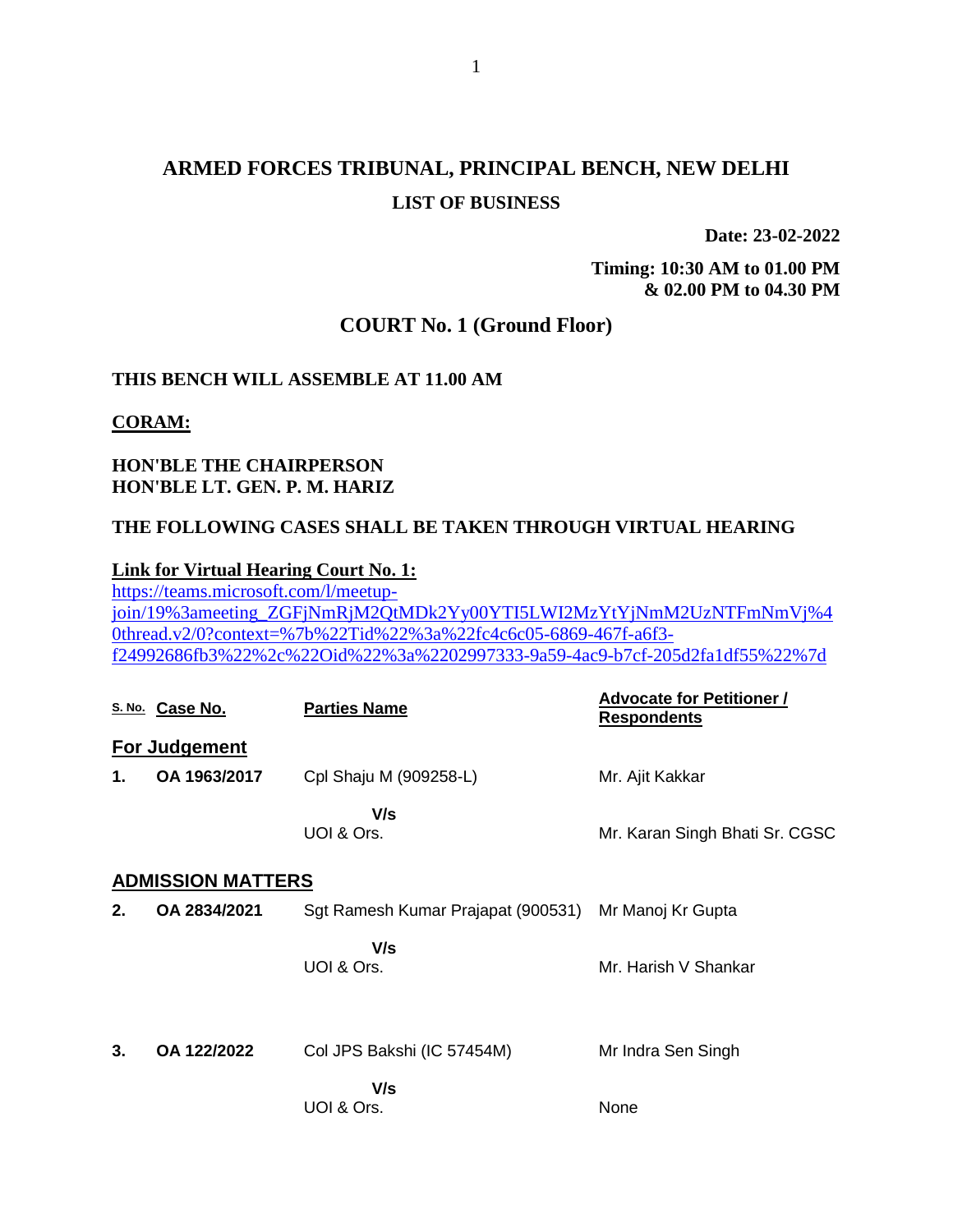2

| 4.  | OA 156/2022                       | (IC 60269 K) Lt Col Puneet Sharma                                    | Mr Indra Sen Singh         |
|-----|-----------------------------------|----------------------------------------------------------------------|----------------------------|
|     |                                   | V/s<br>UOI & Ors.                                                    | None                       |
| 5.  | OA 196/2022                       | Ex AC (U/T) Pushkar Kumar (7028574 Mr Ajit Kakkar & Associates<br>N) |                            |
|     |                                   | V/s<br>UOI & Ors.                                                    | None                       |
| 6.  | OA 199/2022                       | (IC-48411 W) Col Anurag Nautiyal<br>(Retd)                           | Mr S S Pandey & Associates |
|     |                                   | V/s<br>UOI & Ors.                                                    | None                       |
|     | <b>MA (EXECUTION)</b>             |                                                                      |                            |
| 7.  | MA 2125/2019                      | Maj K Ramesh (Retd) (IC 35633 M)                                     | Ms Archana Ramesh          |
|     | in<br>OA 795/2016                 | V/s<br>UOI & Ors                                                     | Mr. Harish V Shankar       |
| 8.  | MA 2126/2019<br>& MA 86/2021      | Maj Arun Kumar Saxena (Retd)(IC<br>35127 F)<br>V/s                   | Ms Archana Ramesh          |
|     | in<br>OA 796/2016                 | UOI & Ors                                                            | Mr. Shyam Narayan          |
| 9.  | MA 2127/2019<br>in<br>OA 797/2016 | Maj Premanathan Vadakumthani<br>(Retd) (IC 35810 F)<br>V/s           | Ms Archana Ramesh          |
|     |                                   | UOI & Ors                                                            | Ms. Jyotsna Kaushik        |
| 10. | MA 2128/2019<br>in                | Maj Dhiman Bose (Retd) (IC 35600 F)                                  | Ms Archana Ramesh          |
|     | OA 798/2016                       | V/s<br>UOI & Ors                                                     | Mr. V Pattabhi Ram         |
| 11. | MA 2129/2019<br>ın                | Maj Rajeev Chopra (Retd) (IC 38160<br>K)                             | Ms Archana Ramesh          |
|     | OA 729/2017                       | V/s<br>UOI & Ors                                                     | Mr. Shyam Narayan          |
| 12. | MA 7/2022<br>in<br>OA 1231/2019   | (JC 732405 L) Nb Sub (SKT/GS&C)<br>Amar Singh & Ors.                 | Mr SM Dalal                |
|     |                                   | V/s<br>UOI & Ors                                                     | Mr YP Singh                |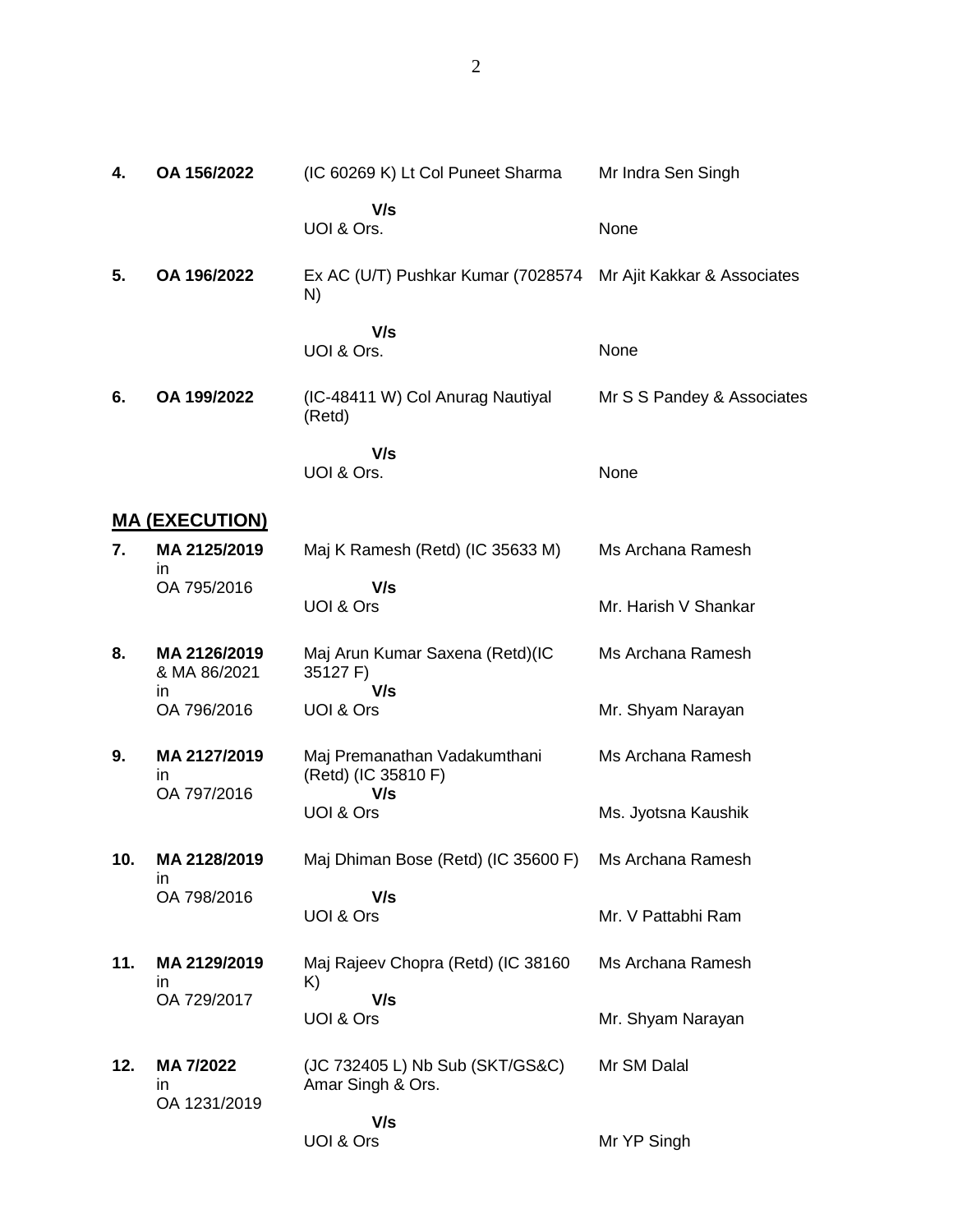#### **MA (OTHERS) 13. MA 272/2022** in OA 132/2018 (JC-143849X) Ex-Subedar (Hony Sub Maj) Sher Singh Yadav  **V/s** UOI & Ors Ms Sangeeta Tomar Mr Ashok Chaitanya **14. MA 278/2022** in OA 1871/2020 IC-50360M Col Paramvir Singh  **V/s** UOI & Ors Mr Rajiv Manglik Gp Capt Karan Singh Bhati, Sr. CGSC **15. MA 279/2022** in OA 1447/2018 IC-24904Y Maj Gen Chander Prakash (Retd)  **V/s** UOI & Ors Mr Amitava Chauhan Dr. Vijendra Singh Mahndiyan **RAs 16. RA 4/2022** in RA 26/2021 in OA 1885/2021 Priyanka Datta W/o Lt Col Pushpinder Singh (IC 68591L)  **V/s** UOI & Ors Mr Ajay Sharma & Abhishek Raj Sharma & J K Nayyar Mr. Satya Ranjan Swain **PART HEARD**

| 17. OA 795/2020 | SS-43767A Maj Rubina Kaur Keer | Mr. Amit Kumar & Ors.          |  |
|-----------------|--------------------------------|--------------------------------|--|
|                 | V/s                            | Gp Capt Karan Singh Bhati, Sr. |  |
|                 | UOI & Ors.                     | CGSC for R1 & 2. None for R-3  |  |

#### **Pleadings Not Complete**

| 18. | OA 1190/2021<br>with | IC-70129 L Lt Col Anoop Vasudevan  | Mr J P Sharma & Associates  |
|-----|----------------------|------------------------------------|-----------------------------|
|     | MA 2861/2021         | V/s                                |                             |
|     |                      | UOI & Ors.                         | Mr. Avdhesh Kumar Singh     |
| 19. | OA 1202/2021         | Sub/MT Md Basiruddin (JC-672740 H) | Mr Arun Kumar Vashishta     |
|     |                      | V/s                                |                             |
|     |                      | UOI & Ors.                         | Mr. Anil Gautam             |
| 20. | OA 1836/2021<br>with | Hav Rakesh Kumar(14823481-F)       | Mr Ajit Kakkar & Associates |
|     | MA 2779/2021         | V/s                                |                             |
|     |                      | UOI & Ors.                         | Ms. Jyotsna Kaushik         |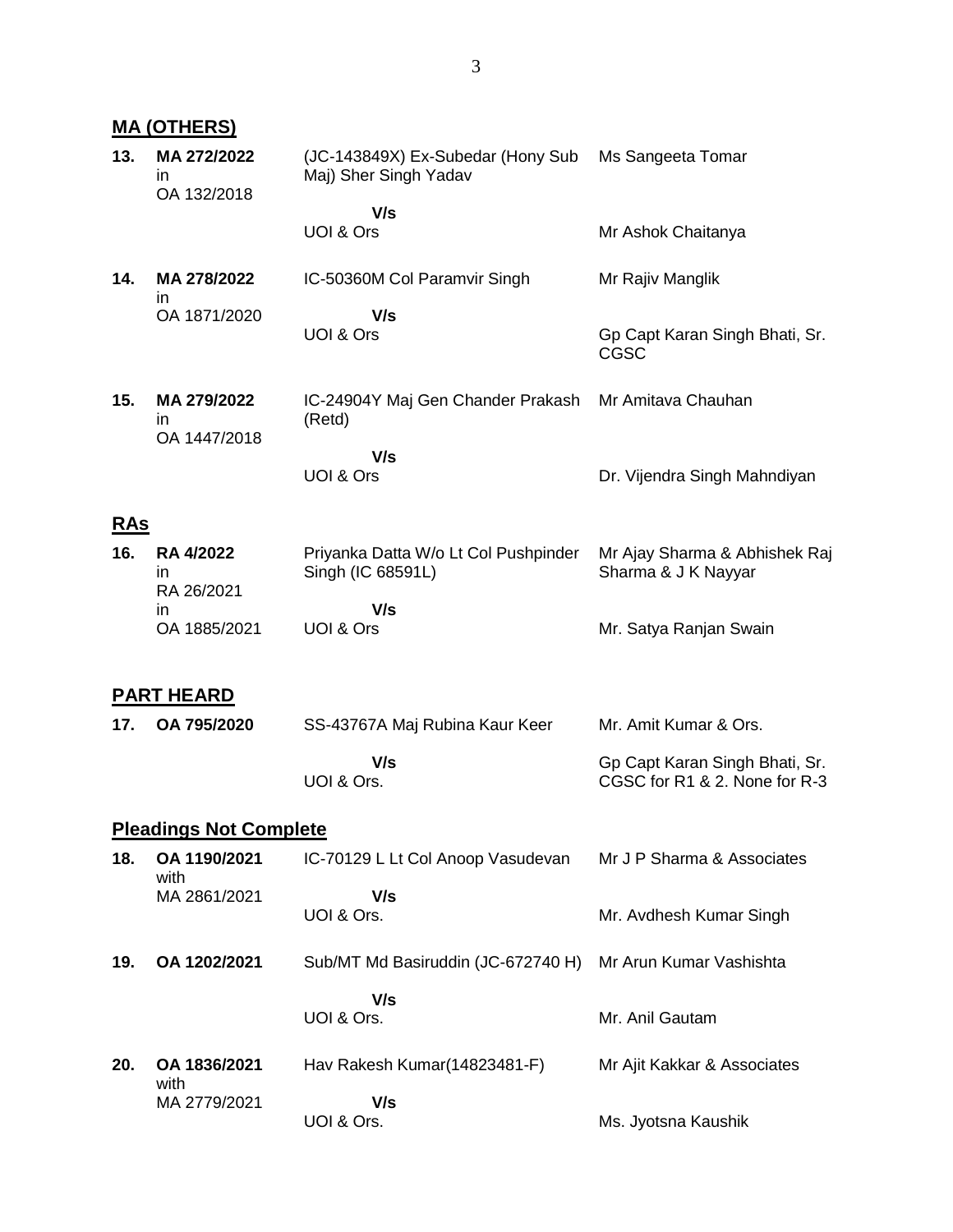| 21.         | OA 1934/2021<br>with<br>MA 2739/2021         | (IC-44486 W) Brig Sudhir Nagpal<br>V/s          | Mr Indra Sen Singh & Ms Kirtika<br>Chhatwal                    |
|-------------|----------------------------------------------|-------------------------------------------------|----------------------------------------------------------------|
|             |                                              | UOI & Ors.                                      | Gp Capt Karan Singh Bhati Sr.<br>CGSC R-1 to R-3, None for R-4 |
| 22.         | OA 2700/2021<br>with                         | Ex Sep Sonveer Singh (14942242-W)               | Mr S S Pandey & Associates                                     |
|             | MA 2848/2021                                 | V/s<br>UOI & Ors.                               | Dr. Vijendra Singh Mahndiyan                                   |
| 23.         | OA 9/2022                                    | Ex Sgt Amit Kumar Tripathi (791712 T)           | Mr Ved Prakash & Mr Devendra<br>Kumar                          |
|             |                                              | V/s<br>UOI & Ors.                               | Mr Prabodh Kumar                                               |
|             | <b>FOR FINAL HEARING</b>                     |                                                 |                                                                |
| 24.         | OA 605/2016                                  | Nk Kalka Prasad                                 | Mr. K Ramesh                                                   |
|             |                                              | V/s<br>UOI & Ors.                               | Mr Avdhesh Kumar Singh                                         |
| 25.         | OA 101/2017                                  | Wg Cdr AS Sonna                                 | Mr. Ajit Kakkar                                                |
|             |                                              | V/s<br>UOI & Ors.                               | Mr Karan Singh Bhati, Sr CGSC                                  |
| <b>WITH</b> |                                              |                                                 |                                                                |
| 26.         | OA 134/2022<br>with MA 204/2022              | (22631 F) Wg Cdr Sudhir Nair (Retd)             | Mr Ajit Kakkar & Associates                                    |
|             |                                              | V/s<br>UOI & Ors.                               | Mr Anil Gautam                                                 |
| 27.         | OA 1651/2017                                 | Pardeep Kumar Ex-LA (AH)<br>(No.133410F)<br>V/s | Mr Ajit Kakkar                                                 |
|             |                                              | UOI & Ors.                                      | Mr Harish V Shankar                                            |
| 28.         | OA 2301/2019<br>OA 262/2019 (RB,<br>Lucknow) | Maj Parul Pargal (VS 01186 F)                   | Mr. Ajit Kakkar                                                |
|             |                                              | V/s<br>UOI & Ors.                               | Mr Anil Gautam                                                 |
| 29.         | OA 243/2020<br>with                          | Lt Col Sunil Yadav (IC 66152 F)                 | Mr Ajit Kakkar, Puru Mudgal &<br>Madhuri Koli                  |
|             | MA 509/2021                                  | V/s<br>UOI & Ors.                               | Mr Harish V Shankar                                            |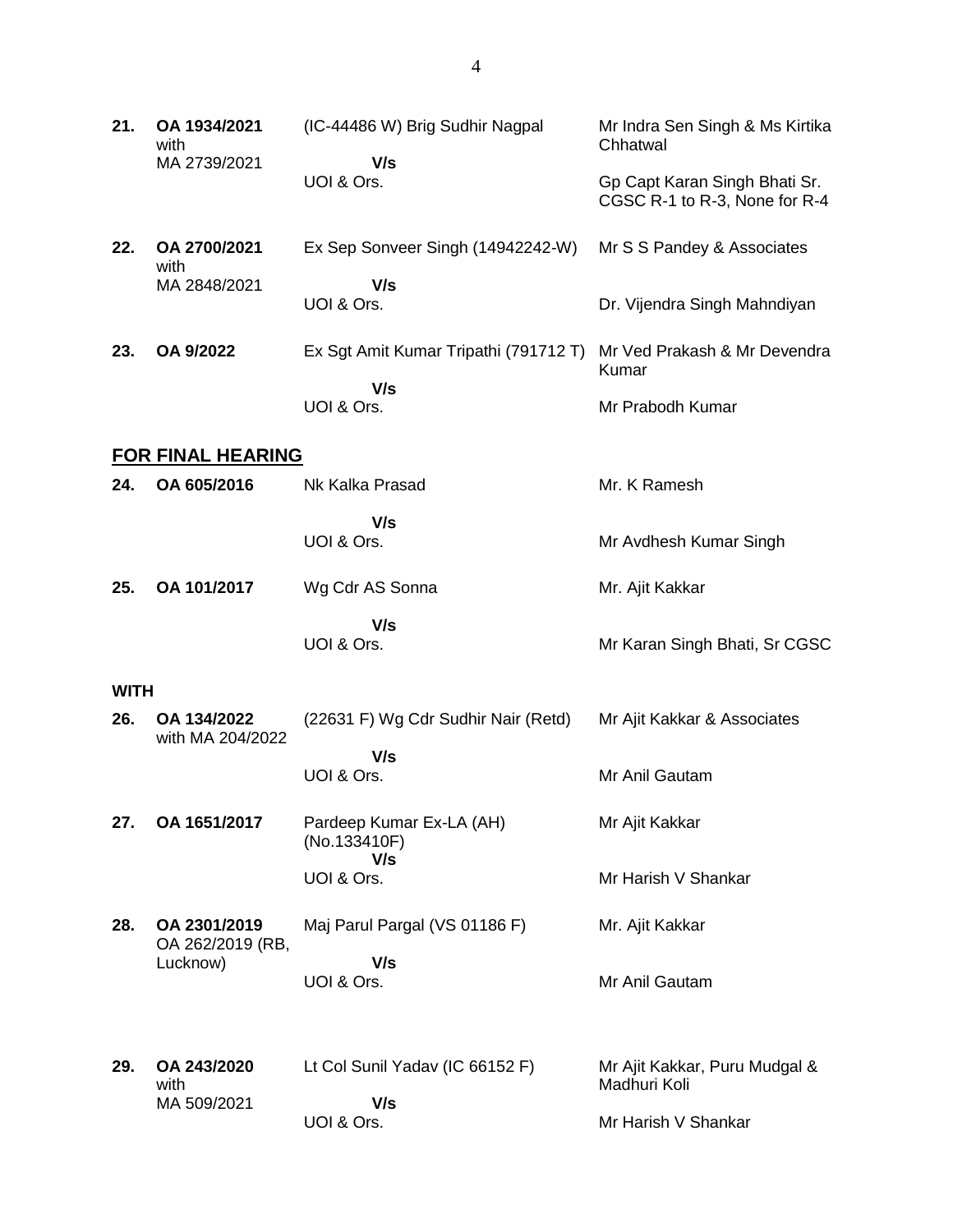| 30.         | OA 1313/2020<br>with<br>MA 2823/2021 | IC-45900W Col Sanjay Kumar<br>Razdan(Retd)<br>V/s    | Mr SS Pandey & Associates                            |  |  |
|-------------|--------------------------------------|------------------------------------------------------|------------------------------------------------------|--|--|
|             |                                      | UOI & Ors.                                           | Gp Capt Karan Singh Bhati, Sr<br>CGSC for R-1 to R-3 |  |  |
| 31.         | OA 286/2021<br>with                  | (IC-54334 H) Col Anil Kumar                          | Mr Ankur Chhibber                                    |  |  |
|             | MA 673/2021                          | V/s<br>UOI & Ors.                                    | Gp Capt Karan Singh Bhati, Sr<br><b>CGSC</b>         |  |  |
| <b>WITH</b> |                                      |                                                      |                                                      |  |  |
| 32.         | OA 868/2020<br>with MA               | IC 56000M Lt Col Karan Dusad                         | Mr SS Pandey & Associates                            |  |  |
|             | 1916/2021                            | V/s<br>UOI & Ors.                                    | Mr. Y P Singh                                        |  |  |
| 33.         | OA 304/2021                          | Sgt Prashant Kaushik (902170-A)                      | Mr Ajit Kakkar & Associates                          |  |  |
|             |                                      | V/s<br>UOI & Ors.                                    | Mr. Anil Gautam                                      |  |  |
|             |                                      | PHYSICAL HEARING MATTERS AT 02:00 PM                 |                                                      |  |  |
|             | <b>PART HEARD</b>                    |                                                      |                                                      |  |  |
| 34.         | OA 1725/2021                         | Col S K Singh (No IC 61352N)                         | Mr Amit Kumar                                        |  |  |
|             |                                      | V/s<br>UOI & Ors.                                    | Gp Capt Karan Singh Bhati, Sr<br>CGSC                |  |  |
| <b>WITH</b> |                                      |                                                      |                                                      |  |  |
| 35.         | OA 1054/2021                         | (15240696 P) Gnr (OFC) Dinesh Singh Mr Rajiv Manglik |                                                      |  |  |
|             |                                      | V/s<br>UOI & Ors.                                    | Gp Capt Karan Singh Bhati, Sr<br>CGSC                |  |  |
| <b>WITH</b> |                                      |                                                      |                                                      |  |  |
| 36.         | OA 1055/2021                         | (17025231 A) Sep Dharmendra Kumar Mr Rajiv Manglik   |                                                      |  |  |
|             |                                      | V/s<br>UOI & Ors.                                    | Gp Capt Karan Singh Bhati, Sr<br>CGSC                |  |  |
| 37.         | OA 1020/2021                         | (41185 A) Rear Admiral R Sreenivas                   | Mr Ankur Chhibber                                    |  |  |
|             |                                      | V/s<br>UOI & Ors.                                    | Mr. Harish V Shankar                                 |  |  |